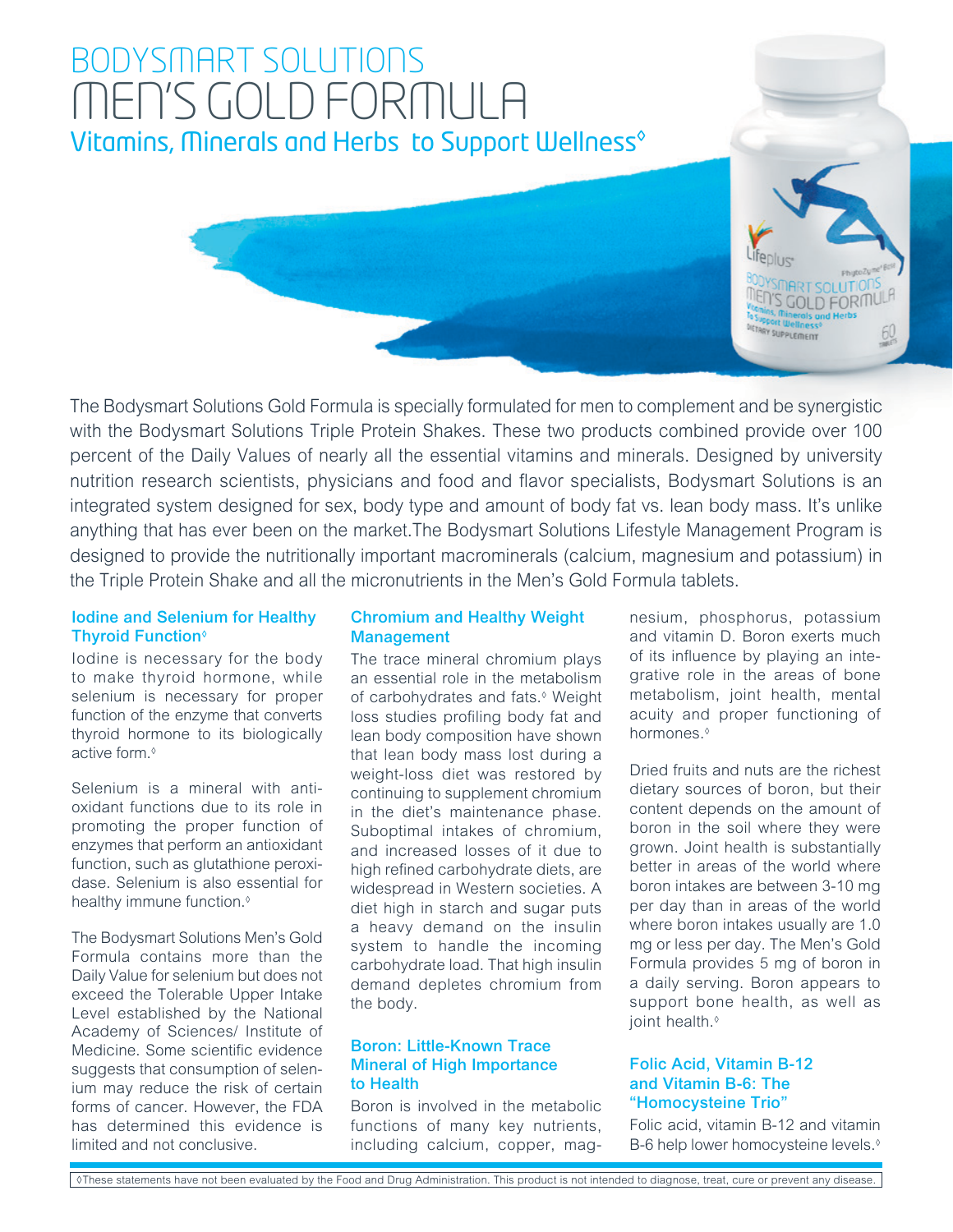The Men's Gold Formula provides more than the Daily Value for folic acid, vitamin B-12 and vitamin B-6.

Folic acid, vitamin B-12 and betaine are included in the Bodysmart Solutions Gold Formulas for their role in methylation reactions (essential to maintain healthy DNA), and for the role folic acid plays in maintaining and strengthening healthy chromosomes. Vitamin B-6 also supports amino acid metabolism in general. Vitamin B-12 and folic acid support healthy DNA synthesis and cell division as well.◊

#### Biotin: Little-Known Member of the B-Vitamin Family

Every cell of the body contains biotin which supports the health of hair, skin, nerves, sex glands and sebaceous glands. It is essential for carbohydrate metabolism and the synthesis of fatty acids.◊

#### Protection from Oxidative Stress: Supporting Healthy Mental Focus

Nicotinamide, folic acid, ascorbic acid (vitamin C), beta-carotene, vitamin A and vitamin E are major protectors against oxidative stress. Studies indicate that, by maintaining diets high in such antioxidants, individuals can protect their brain cells against free radical attack, thus helping to retain mental focus, sharpness and acuity as they age.◊

The Bodysmart Solutions Gold Formulas contain high levels of antioxidant vitamins. Some scientific evidence suggests consumption of antioxidant vitamins may reduce the risk of certain forms of cancer. However, the FDA has determined that this evidence is limited and not conclusive.

## Powerful Phytonutrients From Green Tea and Weight Management

Green tea has been used in traditional Chinese medicine for thousands of years. Green tea extract is rich in polyphenols (epigallocatechin

gallate, or EGCG being the most important of these), as well as caffeine, and may be useful in supporting a weight-loss program by increasing energy expenditure.◊ A clinical study of healthy young men who routinely took two green tea capsules (containing 50 mg of caffeine and 90 mg of EGCG) three times a day showed a significantly greater oxidation of fat and energy expenditure compared to those who took the same amount of caffeine alone or a placebo. The Bodysmart Solutions Men's Gold Formula supplies 75 mg of green tea polyphenols per serving, within 187 mg of the highest quality water extract of green tea. The companion Bodysmart Solutions EnerXan® tablets, supply an additional 200 mg of green tea polyphenols per serving, along with 94 mg of caffeine as part of natural extracts of green tea, guarana, yerba mate, and cocoa beans.

### Phosphatidylserine: Supports Healthy Brain Function as we Age◊

Very limited and preliminary scientific research suggests that phosphatidylserine may reduce the risk of dementia in the elderly. The FDA concludes there is little scientific evidence supporting this claim. However, it does specify that the soy-derived phosphatidylserine used must be of very high purity, and Lifeplus uses the purest that is commercially available.

# Alpha Lipoic Acid: Premier Protection from Oxidative Stress in all Body Tissues◊

Alpha-lipoic Acid (ALA) is the most effective nutritional antioxidant in bolstering cellular and tissue levels of glutathione, a master physiological antioxidant that orchestrates the biological interaction of many other antioxidants.◊

ALA supports liver and brain health.◊ Animal studies led by Dr. Bruce Ames at the University of California, Berkeley, suggest that, in combination with L-carnitine, ALA can support youthful memory function in aged animals. Alphalipoic acid is unique amongst antioxidants because it is equally soluble in water and fat, and is able to move freely throughout the body's tissues, neutralizing free radicals that cause oxidative stress.

### Increased Energy with L-carnitine◊

L-carnitine is an amino acid-derived compound necessary for transport of fatty acids as fuel into mitochondria, the "furnaces" of the cell. L-carnitine's central role in muscle function and fat metabolism has drawn the attention of clinicians and researchers to clinical applications related to these roles. L-carnitine also helps support healthy immune function as we get older.<sup>◊</sup>

# Healthy Prostate<sup></sup>

Pumpkin seed oil is a rich source of zinc, fatty acids, and plant sterols, and has a long history of traditional use to maintain urinary tract and prostate health. Pumpkin seed is also a particularly rich source of beta-sitosterol, which is found in almost all plants. Several doubleblind placebo controlled studies have documented the ability of beta-sitosterol to support prostate health.◊

Lycopene, the red colored carotenoid found in tomatoes, watermelon and guava, has also been strongly implicated in supporting prostate health, and so is included in this comprehensive formulation.

# **Lutein for Healthy Vision**<sup>®</sup>

Lutein is a specific carotenoid recently highlighted in eye research and found to be particularly important to eye health as we get older.◊ Lutein is the only carotenoid found both in the lens of the eye and in the macula, the most sensitive and dense nerve network of the retina. Many diets are lacking in lutein which is most abundant in spinach, kale, collard greens, romaine lettuce, peas, egg yolks and leeks.

Lutein is highly concentrated in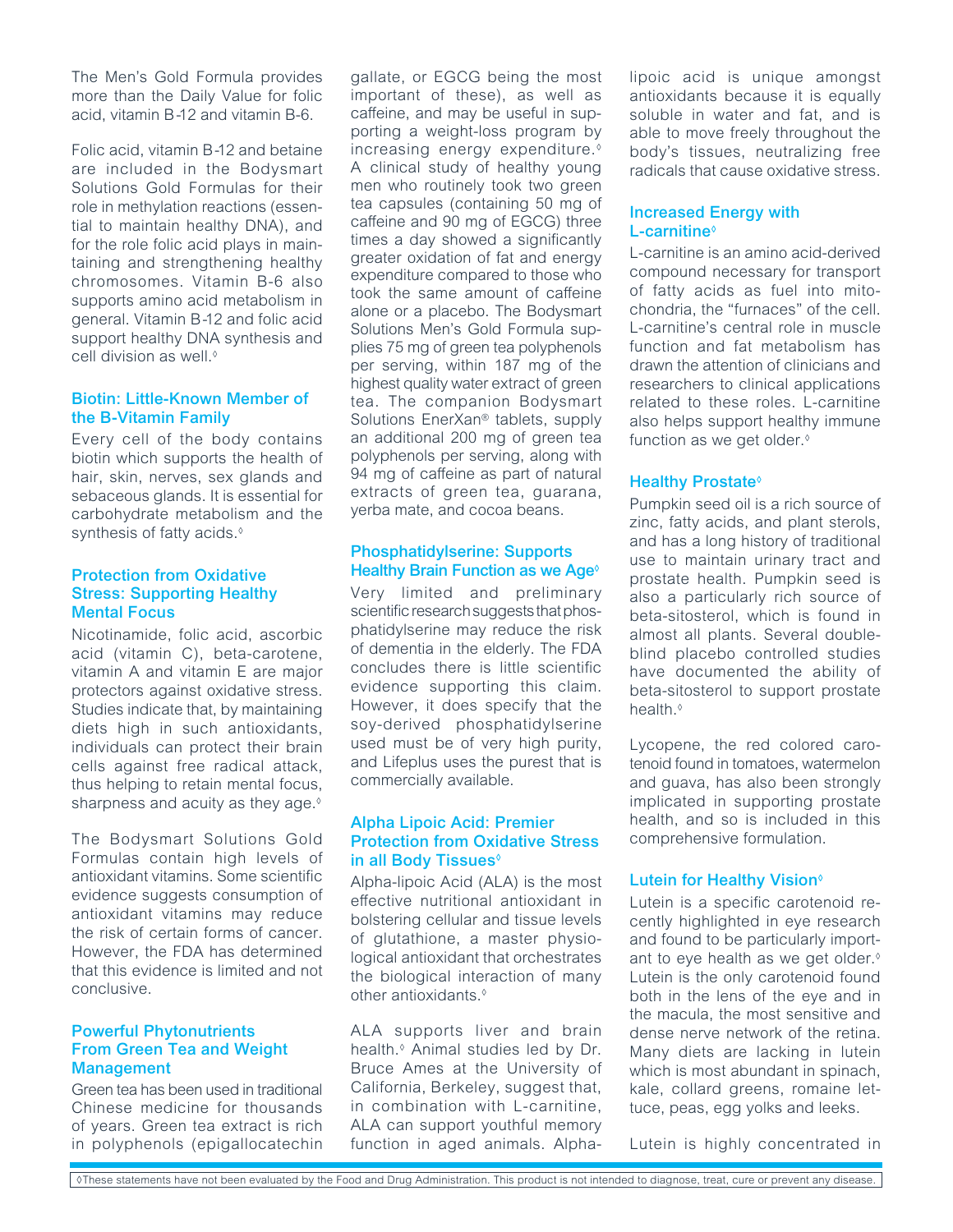the macula of healthy retinas and appears to neutralize free radicals generated when ultraviolet light strikes the retina.

### Policosonol/Octacosanol: Cholesterol and Circulation

This mixture of long chain lipid alcohols is present in a variety of plants, but is most often commercially derived from the waxy coating of sugar cane stalks (Saccharum officinarum L.) from which the sugar has been extracted. Making up approximately 80% of these long chain lipid alcohols in policosanol is the 28 carbon alcohol known as Octacosanol. A great deal of clinical trial evidence suggests that policosonol/ octocosanol supports heart health in a variety of ways, including potent antioxidant activity, and maintaining cholesterol levels already in the normal range.◊

#### General:

Some diets may not include sufficient amounts of one or more nutrients for a variety of reasons. Special diets such as weight-loss, pure vegetarian and macrobiotic, as well as several others, can be lacking in certain nutrients. The "typical Western diet" often provides less than optimal amounts of several essential vitamins and minerals. This can be illustrated by the fact that recent nutrition surveys in the United States and Europe have found that large numbers of people do not consume sufficient amounts of minerals such as calcium, magnesium, zinc, copper, chromium and manganese.

Studies have also found that many older people living in their own homes, often need additional nutrients in their diets, including vitamins A and E, calcium and

zinc, and sometimes vitamins D, B1 and B2.

## Additional Support for Foods in a Diet that may Lack in Nutrients

By taking the Bodysmart Solutions Men's Gold Formula in conjunction with your Bodysmart Solutions Triple Protein Shakes, you can be assured that, not only are you receiving all the nutrients classified as "essential," but also a spectrum of nutrition that goes far beyond that. No supplement can replace healthy eating habits. But many people who need certain nutrients at higher levels during specific situations and stages of their life, such as those on calorie-restricted diets, as well as older people, may not be getting adequate amounts from today's diets. Be Bodysmart, and be sure!

#### REFERENCES:

2. Bahadori B, Wallner S, Schneider H, et al. Effect of chromium yeast and chromium picolinate on body composition of obese, non-diabetic patients during and after a formula diet. Acta Med Austriaca 1997; 24:185-187.

- 4. Dulloo AG, Duret C, Rohrer D, et al. Efficacy of a green tea extract rich in catechin polyphenols and caffeine in increasing 24-h energy expenditure and fat oxidation in humans. Am J Clin Nutr 1999; 70:1040-1045.
- 5. Liu J, Head E, Gharib AM, et al, Memory loss in old rats is associated with brain mitochondrial decay and RNA/DNA oxidation: partial reversal by feeding acetyl-L-carnitine and/or R-alpha -lipoic acid. Proc Natl Acad Sci U S A 2002 Feb 19; 99(4): 2356-61.
- 6. Strum SB. Boron: Maintains Bones, Joints, Neurons and May Reduce Prostate Cancer Risk. LE Magazine 2003.
- 7. Gindin J, Nouikov D, Kedar A, et al. The effect of plant phosphatidylserine on age-associated memory impairment and mood in the functional elderly. Paper from: The Geriatric Institute for Education and Research, Dept. of Geriatrics; Oct. 1995; Revohat, Israel.

<sup>1.</sup> Johnson S. The multifaceted and widespread pathology of magnesium deficiency. Med Hypotheses 2001 Feb; 56(2):163-70.

<sup>3.</sup> Zemel MB. Role of calcium and dairy products in energy partitioning and weight management. Am J Clin Nutr. 2004 May; 79(5): 907S-912S.